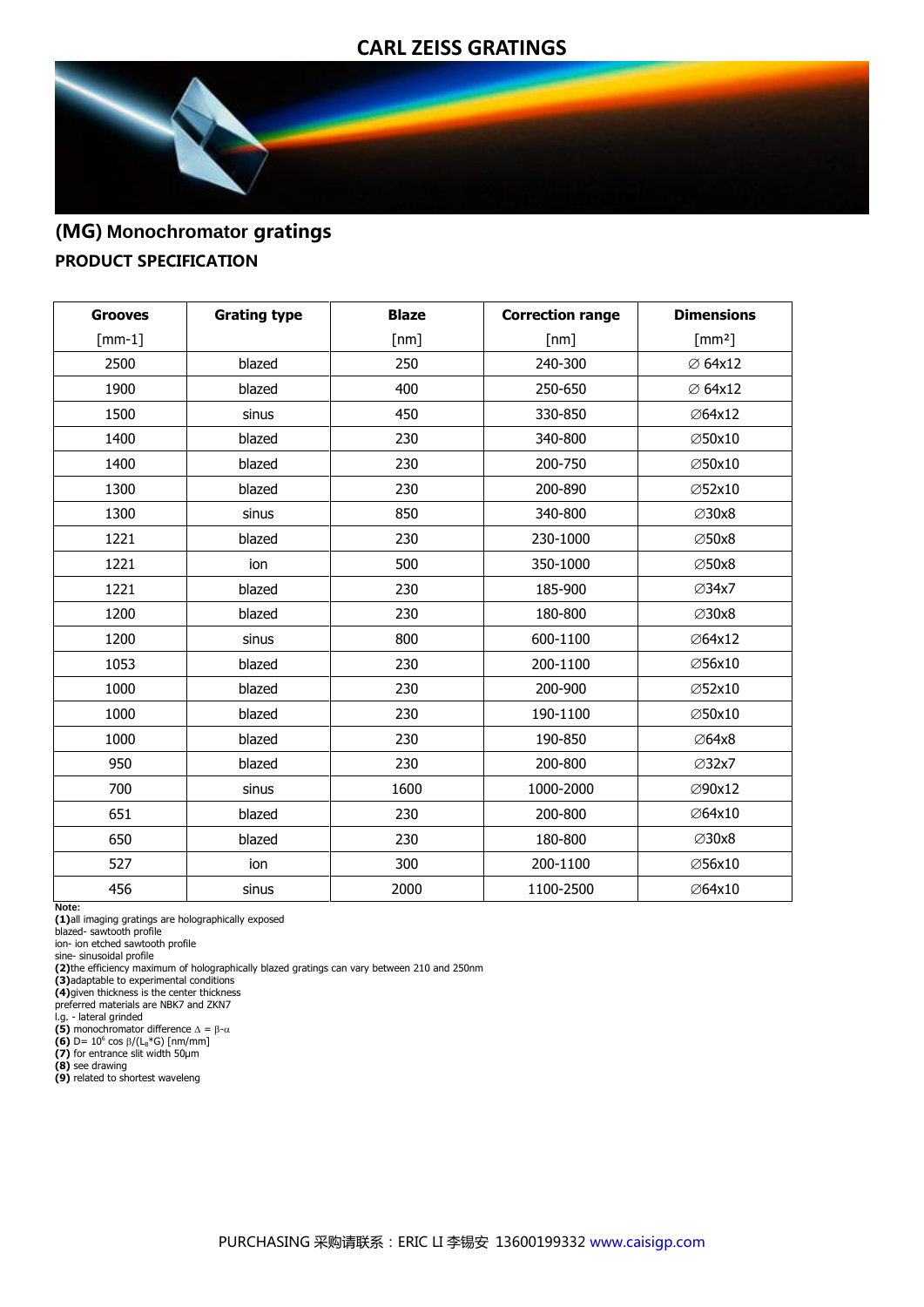### **CARL ZEISS GRATINGS**



## (MG) **Monochromator** gratings PRODUCT SPECIFICATION

| <b>Grooves</b> | <b>Diffravtive area</b> | <b>Blank radius</b> | Monochromator<br>difference | <b>Dispersion</b> |
|----------------|-------------------------|---------------------|-----------------------------|-------------------|
| $[mm-1]$       | [mm]                    | [mm]                | [deg.]                      | [nm/mm]           |
| 2500           | $\varnothing$ 55        | 393                 | 24.2                        | 0.7               |
| 1900           | $\varnothing$ 56        | 207,1               | 30                          | $\overline{2}$    |
| 1500           | ∅56                     | 206,4               | 30                          | 2,9               |
| 1400           | ∅46                     | 136,4               | 42,1                        | 2,6               |
| 1400           | ∅46                     | 149,7               | 30                          | 4,4               |
| 1300           | <b>Ø25</b>              | 175,3               | 46,4                        | 4,4               |
| 1300           | ∅24                     | 109,8               | 40,3                        | 6,3               |
| 1221           | $\varnothing$ 37        | 163,1               | 35,7                        | 4,6               |
| 1221           | ∅39                     | 163,1               | 35,7                        | 4,6               |
| 1221           | $\varnothing$ 27        | 116,3               | 36,5                        | 5,9               |
| 1200           | ∅24                     | 109,8               | 30                          | 7,5               |
| 1200           | ∅56                     | 204,7               | 30                          | 3,6               |
| 1053           | 36x30                   | 260,4               | 55                          | 3,5               |
| 1000           | ∅36                     | 94,4                | 30                          | $\overline{7}$    |
| 1000           | ∅40                     | 193,6               | 30                          | 4,6               |
| 1000           | ∅50                     | 192,7               | 30                          | 4,6               |
| 950            | <b>Ø25</b>              | 150,7               | 40                          | 6,6               |
| 700            | ∅80                     | 181,5               | 21,1                        | 7,7               |
| 651            | ∅56                     | 214,8               | 30                          | $\overline{7}$    |
| 650            | ∅24                     | 109,8               | 30                          | 16,1              |
| 527            | 30x34                   | 141,3               | 45                          | 8.4               |
| 456            | ∅30                     | 75                  | $10\,$                      | 25                |

**Note:**

**(1)**all imaging gratings are holographically exposed blazed- sawtooth profile

ion- ion etched sawtooth profile sine- sinusoidal profile

**(2)**the efficiency maximum of holographically blazed gratings can vary between 210 and 250nm **(3)**adaptable to experimental conditions

**(4)**given thickness is the center thickness preferred materials are NBK7 and ZKN7 l.g. - lateral grinded

**(5)** monochromator difference  $\Delta = \beta \cdot \alpha$ <br>**(6)** D= 10<sup>6</sup> cos  $\beta/(L_B*G)$  [nm/mm]<br>**(7)** for entrance slit width 50µm

**(8)** see drawing **(9)** related to shortest waveleng